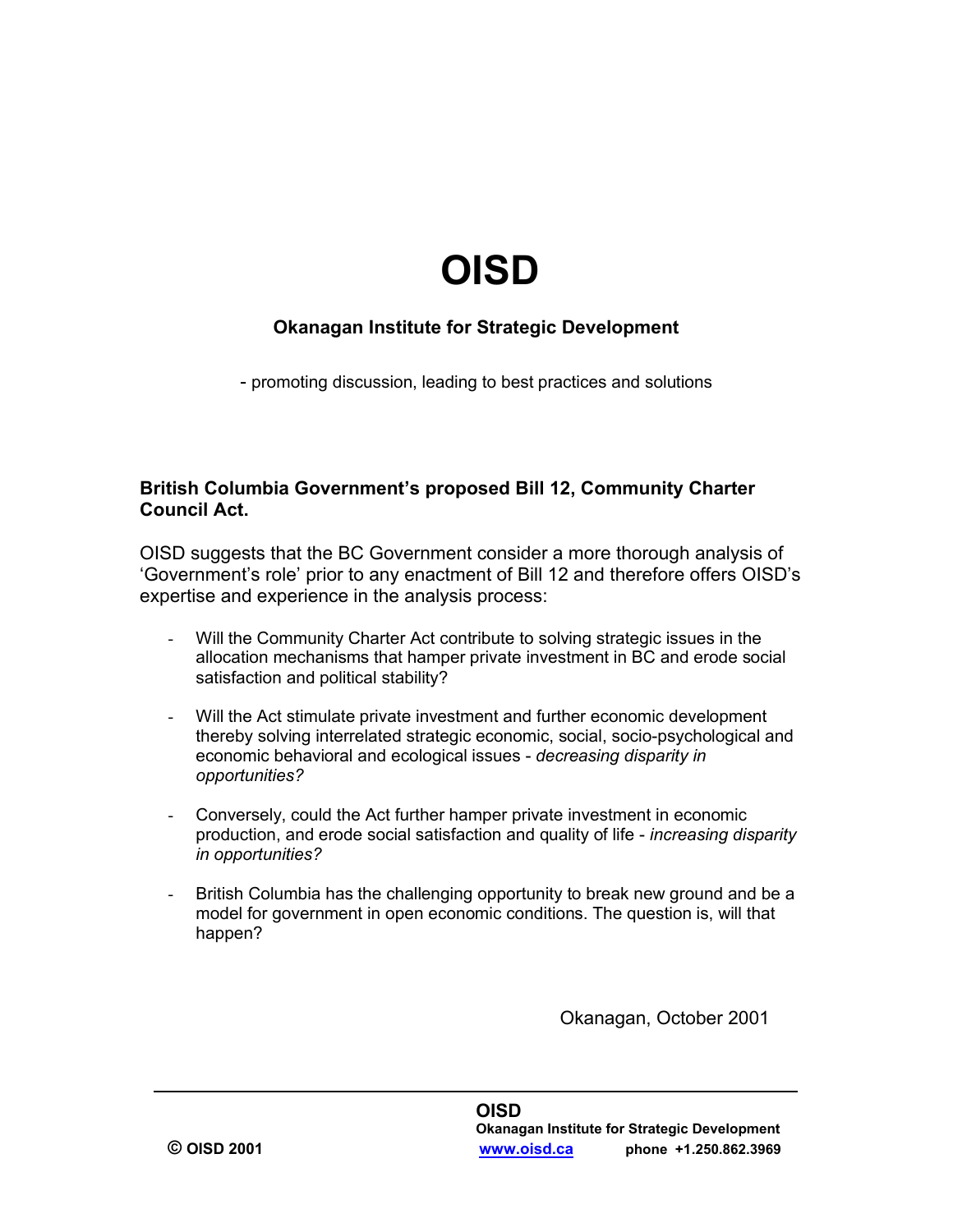**Page 2 of 16**

# **Writer's Preface**

The owners of more than 300,000 independent small and midsize businesses together with all other members of society that makes up the BC economy depend on the new BC government to successfully address the strategic issues facing the economy.

Decades of old problems in the allocation mechanism and in the investment and liquidity flow are a particular problem for developable small and midsize businesses starving for investment and liquidity.

Further, social satisfaction in the community and the tax base depends on investment in economic production in businesses that can distribute wealth via employment in the local economy.

Previous BC governments failed in their accountability to monitor, identify and address problems in the allocation mechanism that hampered investment and the liquidity flow in BC's economy and that subsequently hampered economic production and quality of life.

In good democratic order, the voters reacted and gave the BC Liberals an explicit mandate to reorganize the government's policies and institutions and to solve the issues that hamper investment in economic production and jobs.

The Community Charter Act is one action the government is taking to meet that mandate.

The question for the government and legislative assembly is: Will the Community Charter Act contribute to solving the issues that today hamper investment and distribution of real income in local communities across BC such as in Prince Rupert or Kelowna?

Conversely, could the Act worsen the allocation problems; hampering investment in economic production, eroding social satisfaction, and consequently hindering the government's effort to solve the interrelated economic, social and ecological problems?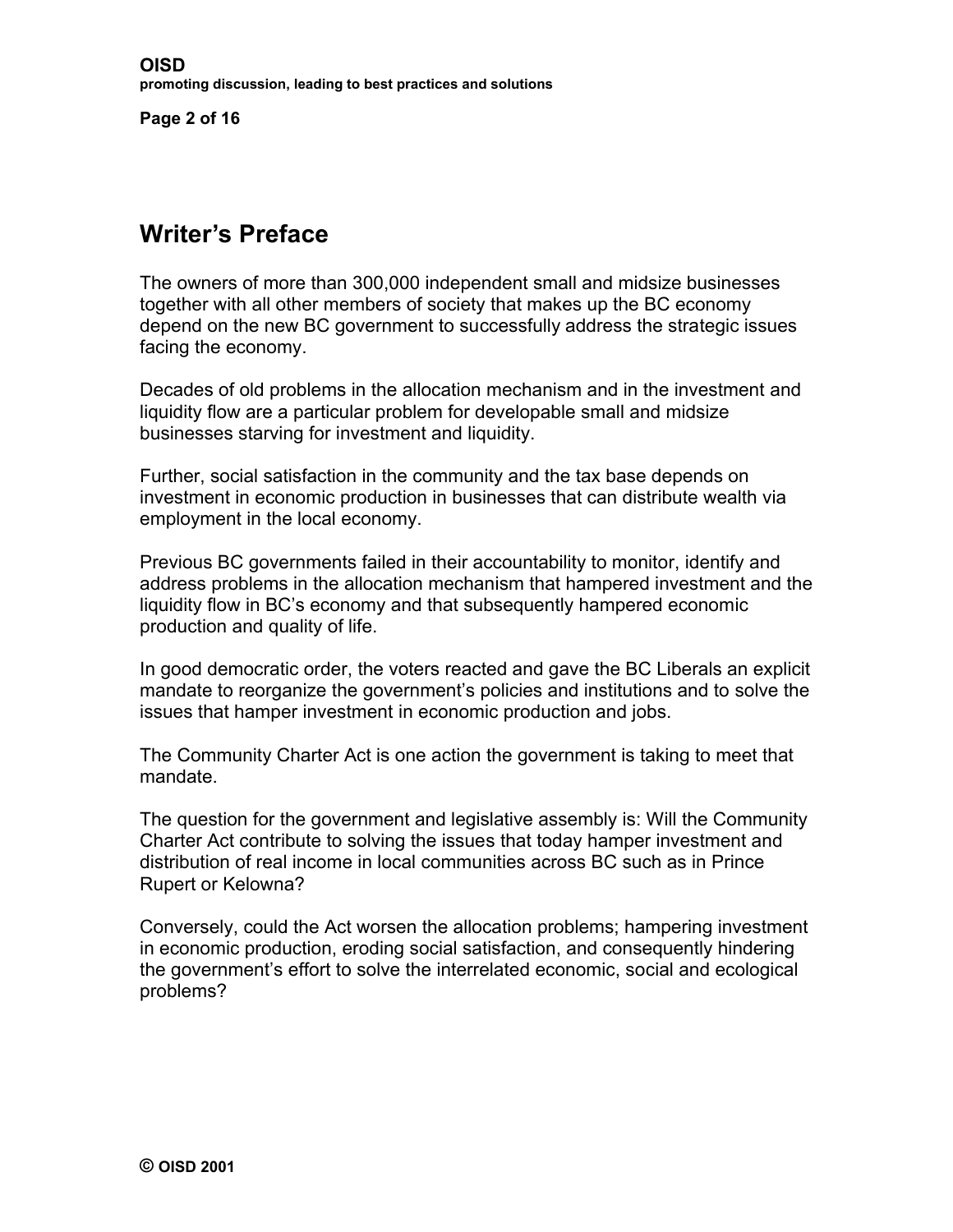**Page 3 of 16**

Could the outcome be similar to the previous government's attempt to solve problems in the healthcare system by decentralizing the delivery of healthcare to politically appointed regional Healthcare Boards?

Will it be any more effective than the choice to support local economies through Forest Renewal BC?

Both decisions had some basic merit and good intention. The problem was the issues facing the forest sector and the healthcare system were never prudently identified or understood. The result is that the intervention failed to address the real issues and 'cure the disease', instead allocating transfers in the wrong direction, 'leaving the patient in worse shape'.

The Community Charter Act certainly has the potential to stimulate the more lateral working economy that BC needs. However, it is unclear if vital allocation and liquidity issues are recognized or taken into consideration.

How will the Act contribute to solving allocation and liquidity problems that hamper the development of sustainable economic production in local economies and communities, such as Prince George or elsewhere in BC?

The alternative is that economic production is abandoned in the local communities, forcing businesses and people to move. This will erode the tax base while further increasing the need for subsidies and tax transfers. There is a strong mutual motive for government and the community to solve the allocation issues.

Recognizing, the Community Charter Act is based on economic conditions in the early and mid nineties; the question is, will the Act address economic and market conditions that have continued to change rapidly - even excluding the occurrences of the past few months.

OISD, therefore, suggests that the government and the legislative assembly, and ultimately the community, needs a more thorough analysis that identifies the issues that must be solved and those that the Act intends to solve. Further, to examine how the Act will contribute to solving the problems in the allocation mechanism and how it will stimulate investment in economic production in BC, through private investment from investors at home and abroad.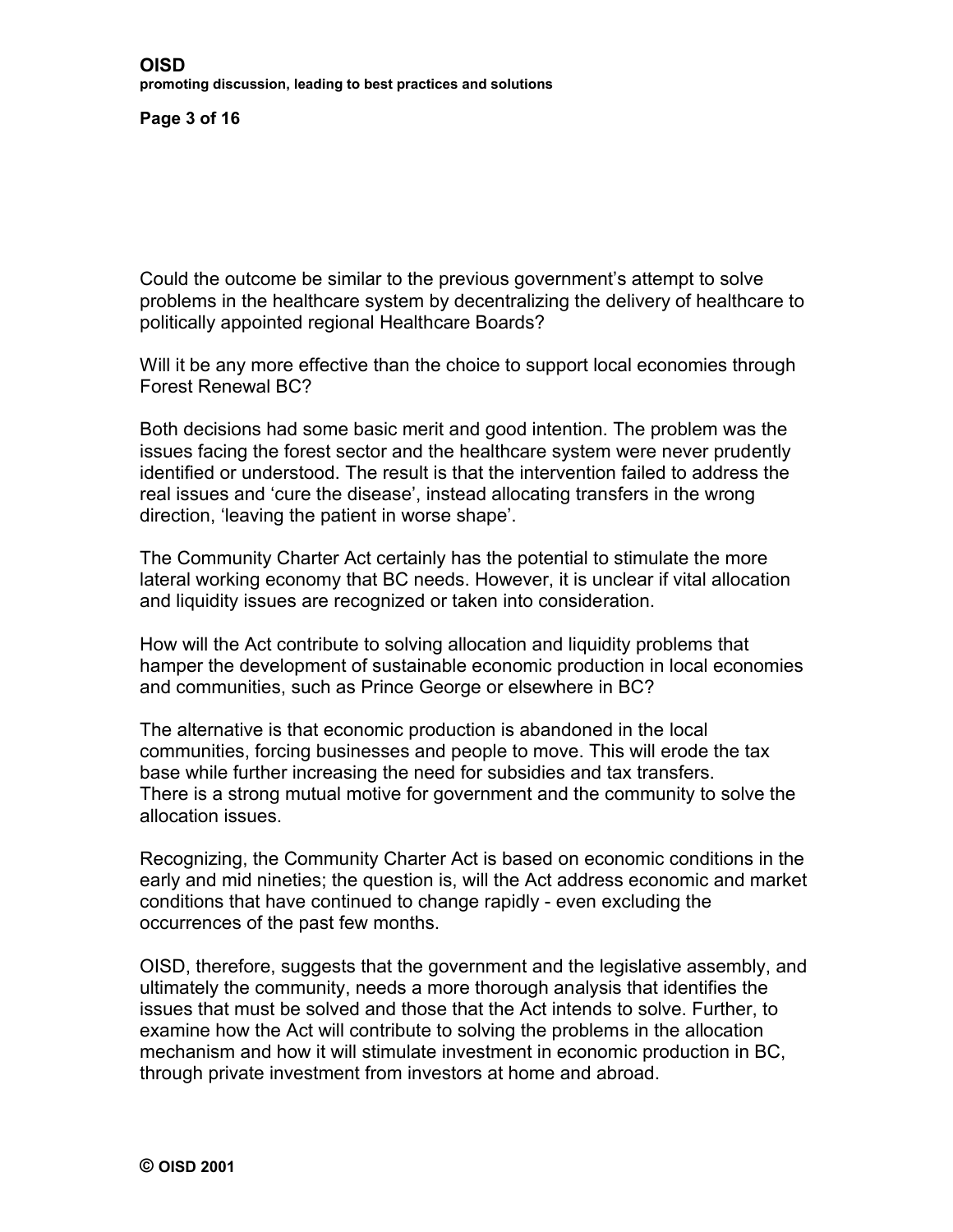#### **Page 4 of 16**

OISD would like the opportunity to contribute to the analysis of the issues and to inject an additional perspective into the search for solutions.

Referring to the Government's eleven guiding principles in the Council's development of the Act, the following provides some considerations that support the need for a more thorough analysis of Local Government's future task in the economy and consequently of the Community Charter Act.

Okanagan Institute for Strategic Development October 2001

# **CONSIDERATION 1**

## **Canada's Constitution, Economic System, and test of the Act**

#### **The Constitution**

The Constitutional Accountability for the allocation mechanism (i.e. allocation of resources, taxation, investment and liquidity in the economy) is shared between the federal and provincial governments. As stated in the Canadian Constitution, government has a commitment to furthering economic development and to reducing disparity in opportunities.

*(a) promoting equal opportunities for the well-being of Canadians;* 

*(b) furthering the economic development to reduce disparity in opportunities; and* 

*(c) providing essential public services of reasonable quality to all Canadians.* 

It is significant for the Community Charter Act that the regional and municipal governments have an administrative function and mandate broadly limited to land uses and infrastructure planning. Revenue is limited to property tax, business tax and transfers from senior governments.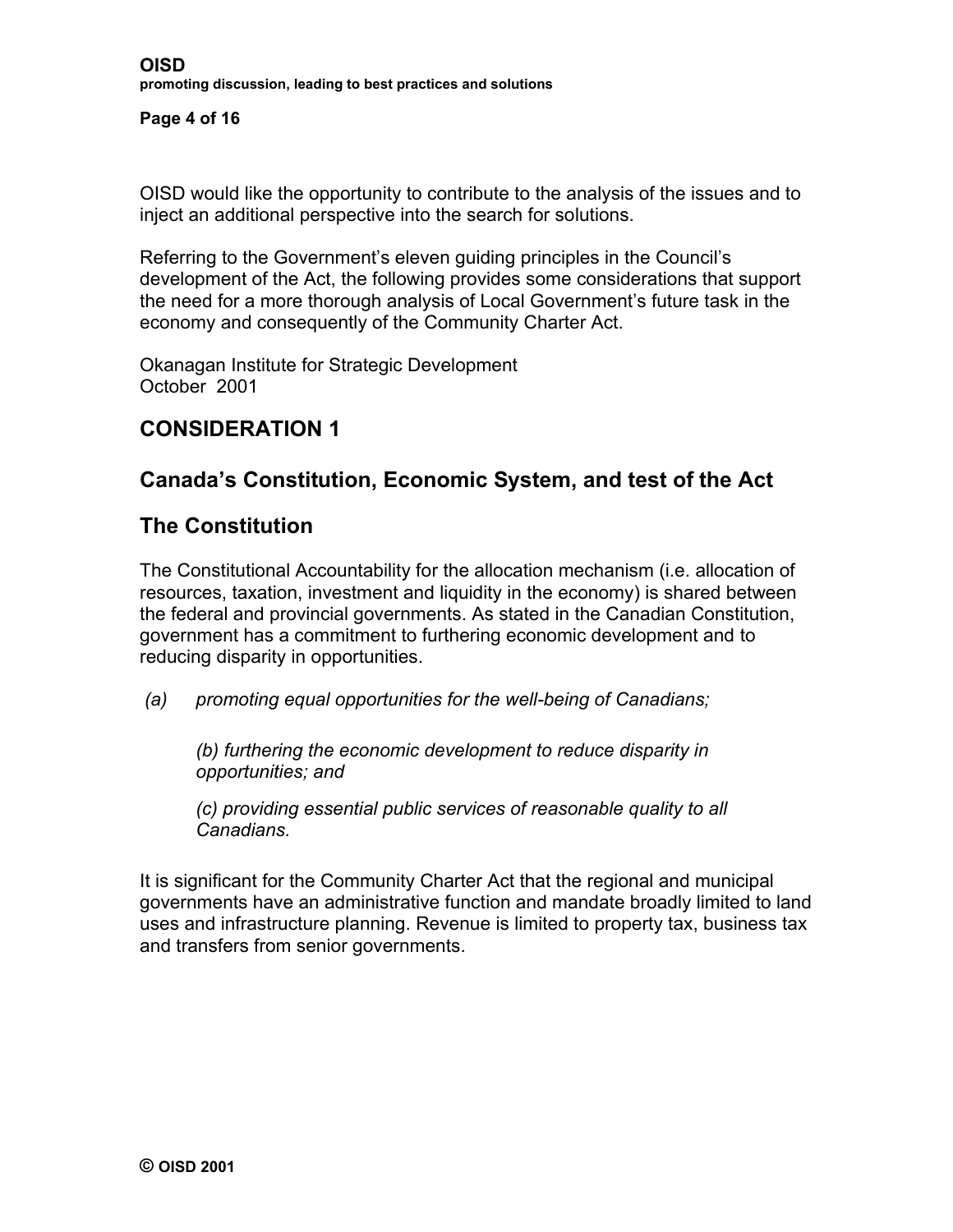**Page 5 of 16**

# **Canada's Economic System**

Whoever we are and wherever we live in BC and Canada, or anywhere else in the world, the fundamental factors that create social satisfaction is the same.

Quality of life, a good ecology, a stable tax base and political stability depend on investment in sustainable economic production in enterprises that distribute wealth in the local community via employment.

What is government's task in a democratic mixed economy such as ours?

Investment in economic production, wealth generation and wealth distribution depends on two interrelated fundamentals:

- 1. a competitive sustainable business and industrial sector which in pursuit of profit combines our resources into economic production - distributing wealth and securing the tax base through employment,
- 2. a government sector that provides the service that the pricing mechanism and private sector fails or is unable to provide, as well as those services which the community in good democratic order has decided should be provided by government. (Not to say that government service must always be excluded from the pricing mechanism.)

Today, most agree that the economic production of a competitive and sustainable industry that generates well-paid jobs is the best way of generating and distributing wealth and securing social satisfaction. Experience over the past fifty years shows that the alternate method of distributing wealth via tax transfers and individual and corporate welfare is not sustainable.

We need government to monitor and identify problems in the allocation mechanism that hamper investment, liquidity flow, and economic production. Most will agree, it is not realistic to believe that industry will take an overall community responsibility for these issues.

Since community development depends on economic production occurring in the local community, government's first responsibility must be to analyze and monitor shifts in the economy and marketplace and to identify issues facing all sectors and individual industries important to a local economy.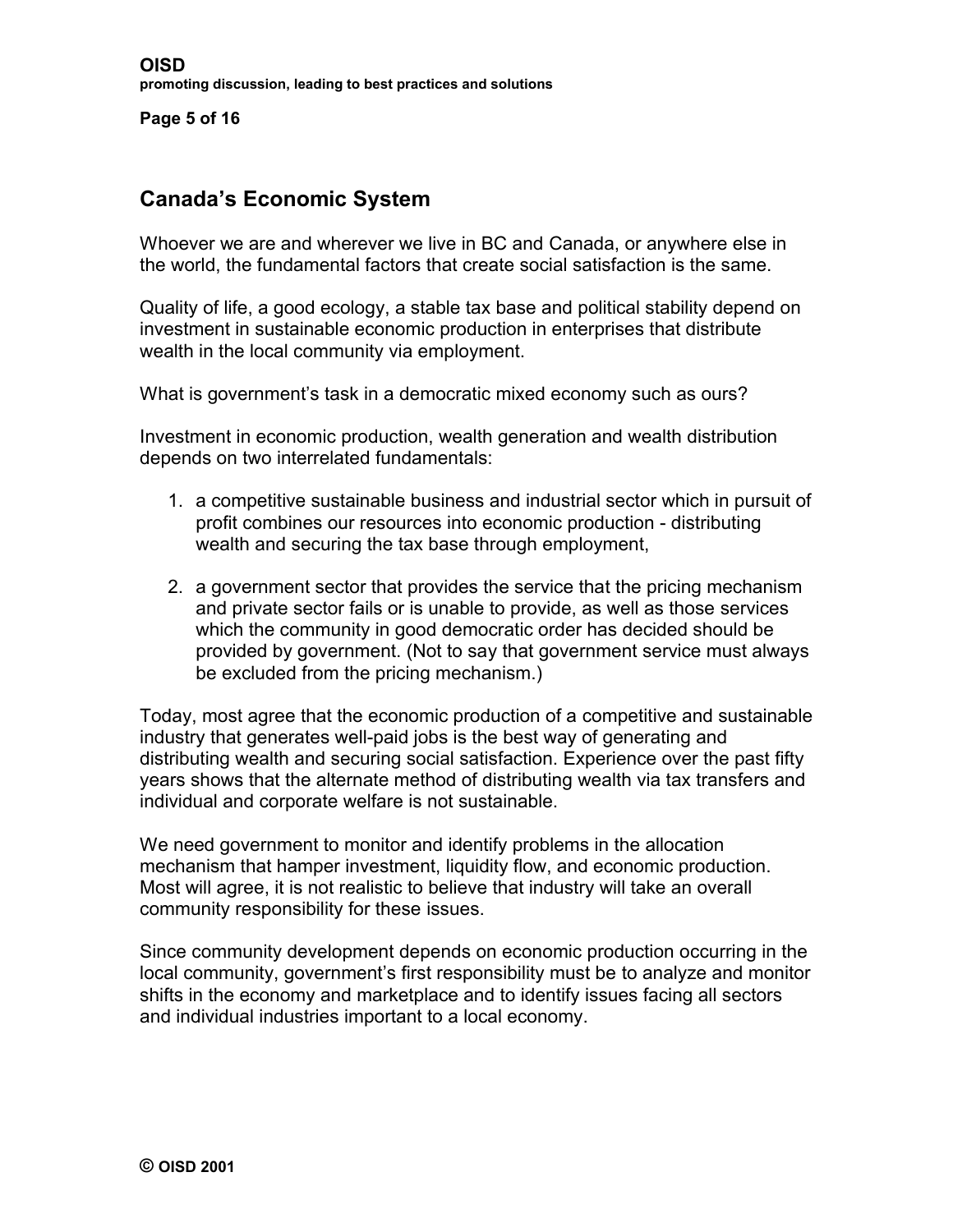#### **Page 6 of 16**

The questions society must ask:

What level of government has the accountability to identify and address issues in the regional and local economy – such as in Prince Rupert and recently in Kelowna - before the problems become acute?

What product and service can best be provided by:

- local government?
- provincial government?
- federal government?

# **CONSIDERATION 2**

#### **Test of government intervention in the economy**

What is appropriate government intervention in a mixed economy?

Will the Act pass a test for government intervention in a mixed economy?

Will the Act reduce disparity in opportunities?

Will the intervention at least leave one member of the community better off and nobody worse off?

#### **The central issue**

The central issue facing BC is the effect that the shift to a more open, knowledge and technology-driven, global economy will continue to have on social satisfaction and quality of life in BC*.* The resource sector is no longer fuelling the economy and tax base with lower-educated better-paid jobs.

Demographic realities mean the population is growing older and there are fewer young to support more elderly. This and the gap between jobs available and fewer people with the skills to fill them, will be the dominating factor for the socioeconomic standard in the future - not employment statistics.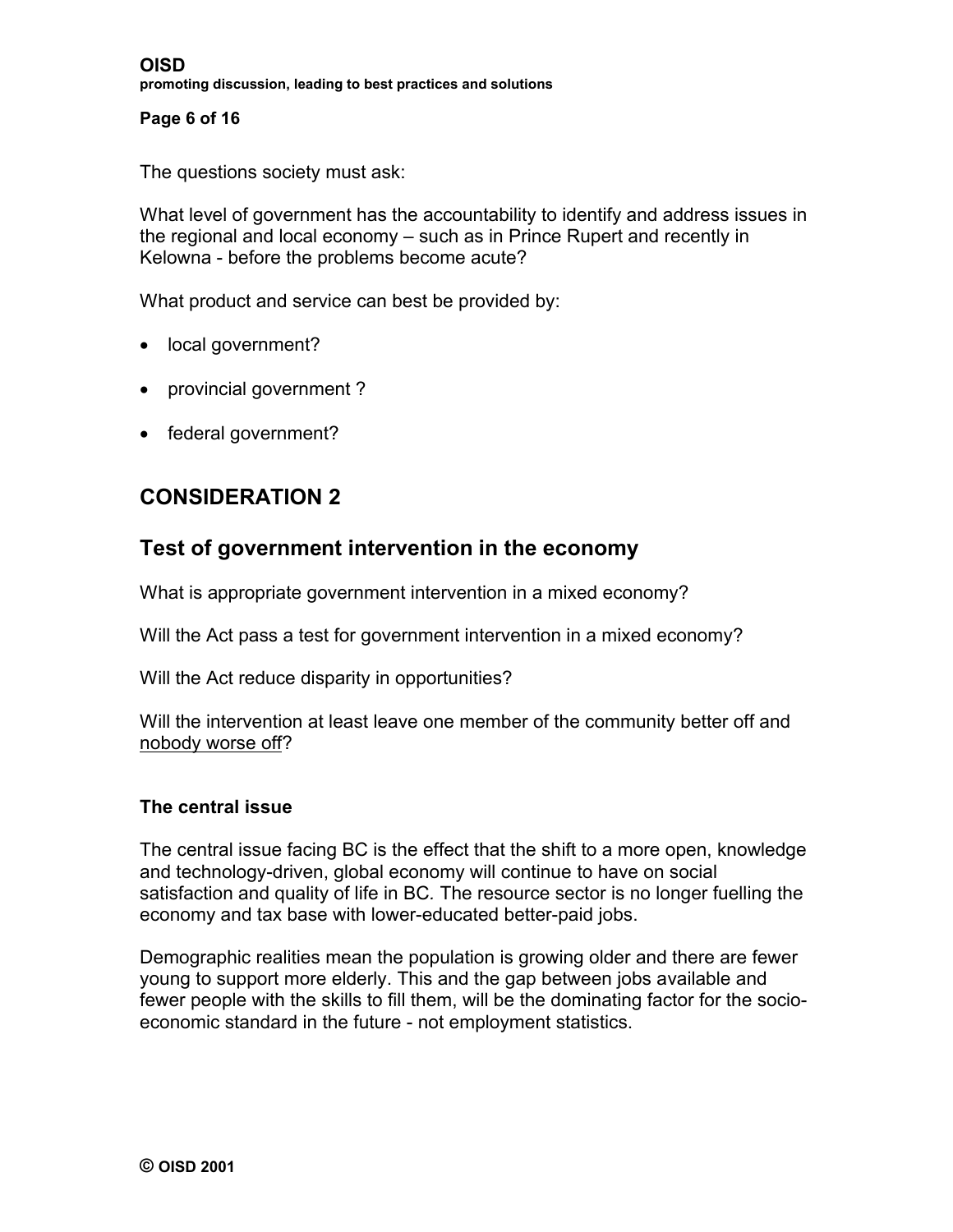**Page 7 of 16**

Recognizing the 'bell curve' reality, the community will have to concern itself with more than merely the development of well-educated, well-paid jobs.

The quality of life for the well-educated and social establishment will also depend on the economy's ability to secure lower-educated, better-paid jobs.

Footnote:

Is it time for a reorganization of our education system?

Should education and training be a local government task?

## **CONSIDERATION 3**

## **Systemic Failure**

What happened? Why did BC fail to recognize and react to the shift from the resource-driven post war, Cold War conditions - to today's knowledge and research-driven open conditions?

Previous BC governments and the bureaucracy ignored systemic problems in the government's own analysis, monitoring and intervention systems. This allowed decades of unsolved issues in our government institutions and policies in the forest sector, healthcare, education and ecosystem to escalate into adversity causing irreparable harm to the community.

For example, the problem in the forest sector was that industry failed to identify the economic and market shifts and ecological issues that were already evident in the seventies.

As the market and economy shifted from resource-driven postwar conditions to knowledge-driven open economic conditions, the resource and manufacturing sector were no longer fuelling the economy and tax base with lower-educated better-paid jobs. Government failed in its monitoring and analysis to detect the problems in the industry, and most crucially, the failures in its own policies that were furthering the problems.

Both industry and government were unaware of the real depth of the market, financial, organizational and ecological issues facing the industry, before it was too late.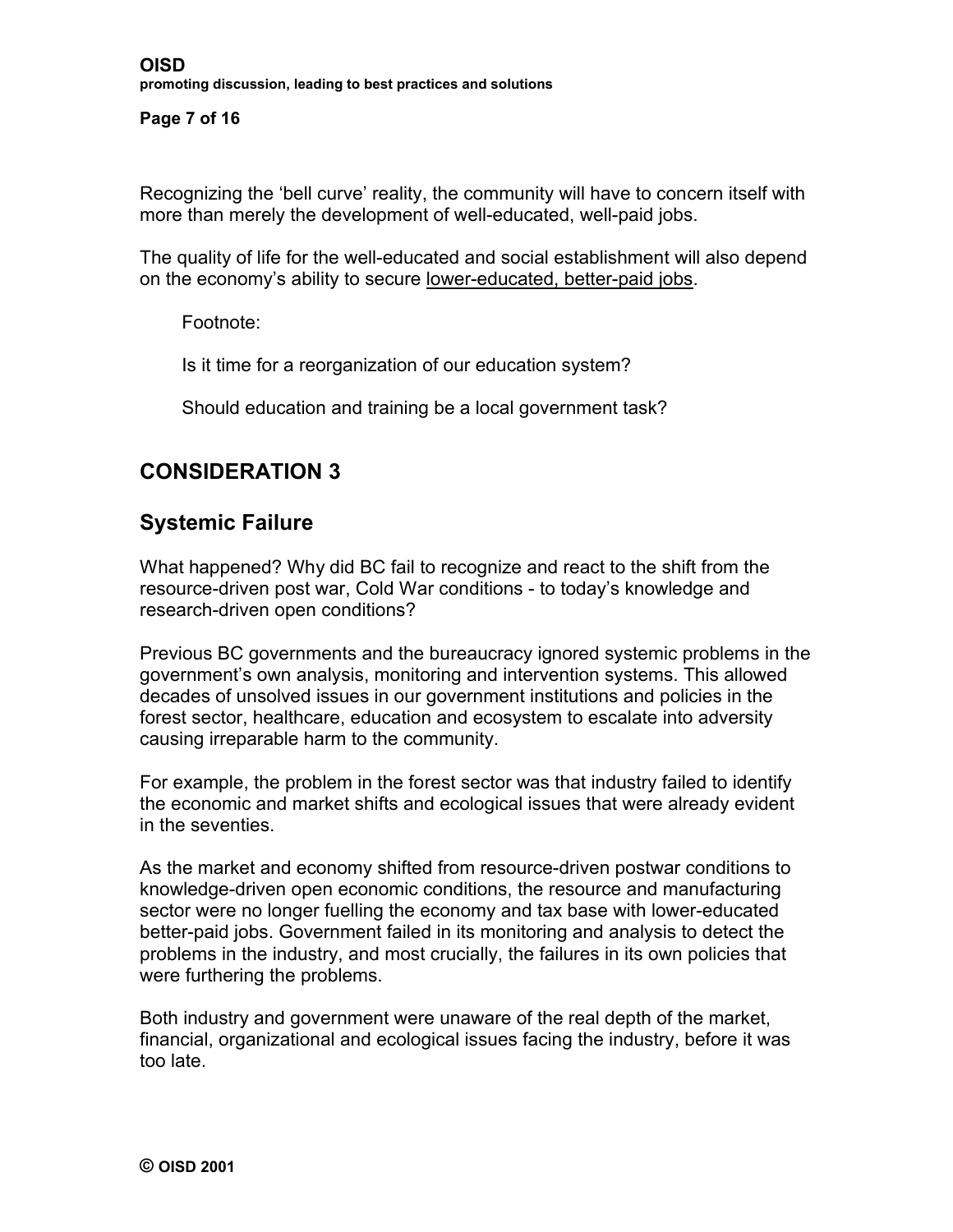#### **Page 8 of 16**

During the good times, the BC economic system and policies failed to encourage long-term investment, adding value, and using fewer resources. During the bad times, it stimulated industry to expect government assistance and bailouts.

The system encouraged people in the community to devote their energy to chasing federal and provincial grants and programs, instead of devoting time to developing business and jobs in the underlying local economy.

# **Is it in fact a democratic failure?**

The government failed to provide the service that the private sector was unable to provide and to correct the problems in the allocation mechanism and marketplace.

Could the reason be found in a combination of: a self-interested patronage-driven political system, self-interested bureaucrats and self-interested pressure groups? (Nothing unexpected in human behavior, but an important consideration in any economic issue.)

Politicians, bureaucrats and other members of the political and social establishment may well be aware of the problems, but do not do anything for fear of political, social, and economic retribution.

That may be a particular problem in smaller communities, as experiences from Sweden have shown.

As in air, train and other disasters where the system failed, don't we need better aftermath analysis to refine our system and avoid repeating the mistakes?

Will the Community Charter Act, take these issues into consideration?

#### **Improving and refining the system**

Government programs will have to change from the post and Cold War policies and reactive approach. It is no longer sufficient to react to the 'mill' closing down by focusing on carrying the communities over short recessions.

The community needs the government to take a progressive approach where government identifies and addresses strategic issues and discusses solutions with industry.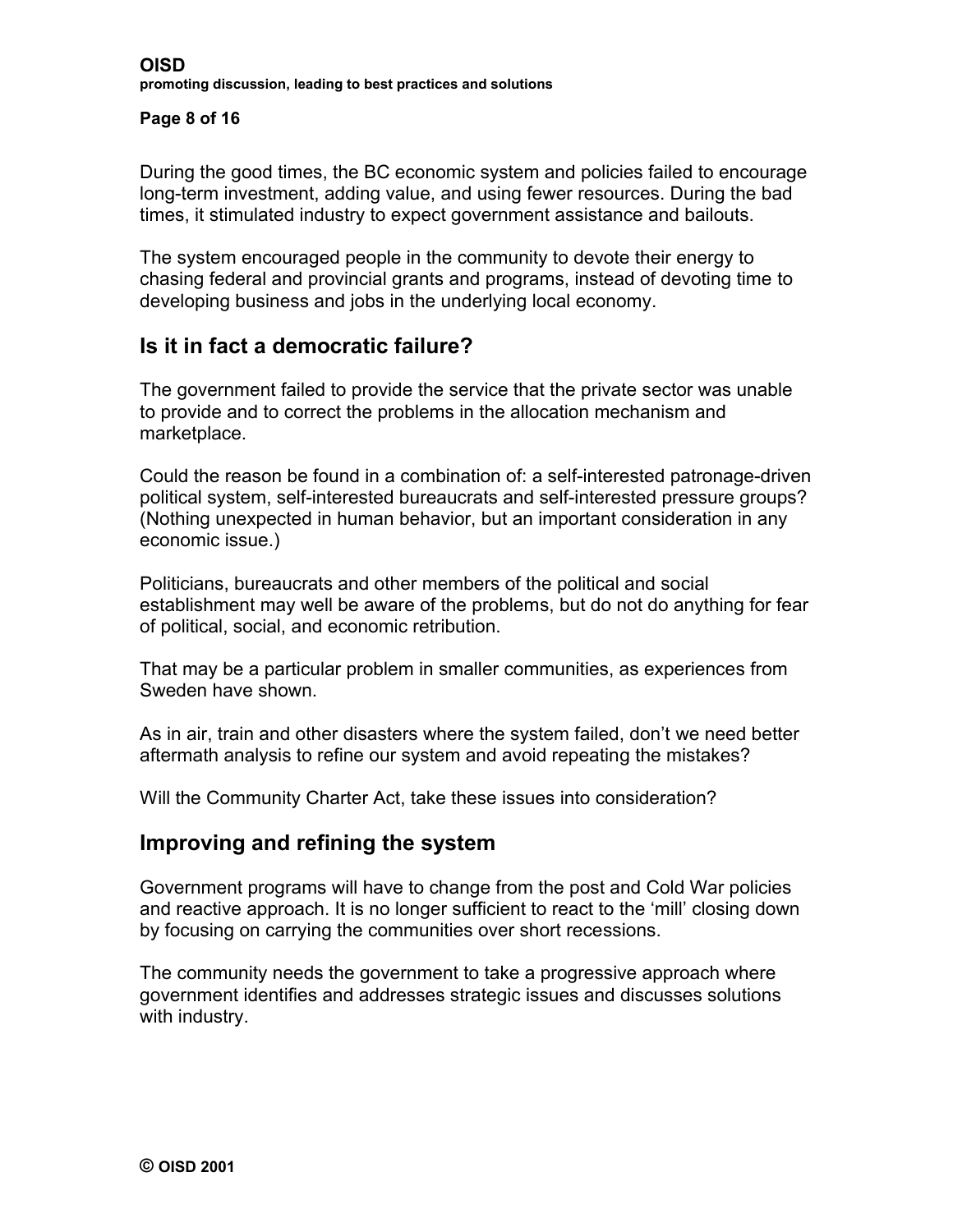#### **Page 9 of 16**

The Government's most important function in a rapidly shifting knowledge-driven marketplace is:

- o to analyze and address the market, financial, organizational and environmental issues, and
- $\circ$  to facilitate co-operation before problems in the pricing mechanism and private sector become acute and show up in financial statements and job losses.

It will not be sustainable in the future to allow issues such as in the BC forest sector to remain unsolved for more than twenty years - and be allowed to escalate.

Will the Act contribute to solving these problems or will the Act further increase the uncertainty of what level of government has the economic and social accountability to identify and address strategic issues in the local economy, and to intervene before the issues escalate?

Will the Act contribute to solving these issues and modernize our government system?

What methods and systems does the government intend to implement and use in order to monitor the economy and intervene in time before the issues cause adversity?

# **CONSIDERATION 4**

## **The Community Charter Act and Socio-psychology, basic human behavior and Community Development**

Absolute accurate forecasting of the future is impossible. However, decades of problems in forests and fisheries, in the education and health care system, to mention a few, are not acts of God, but the direct result of 'economic sociopsychiatric behavior' and how members of our society react to issues.

Government intervention is supposed to solve allocation problems and market failures that hamper investment, economic production, employment and social satisfaction.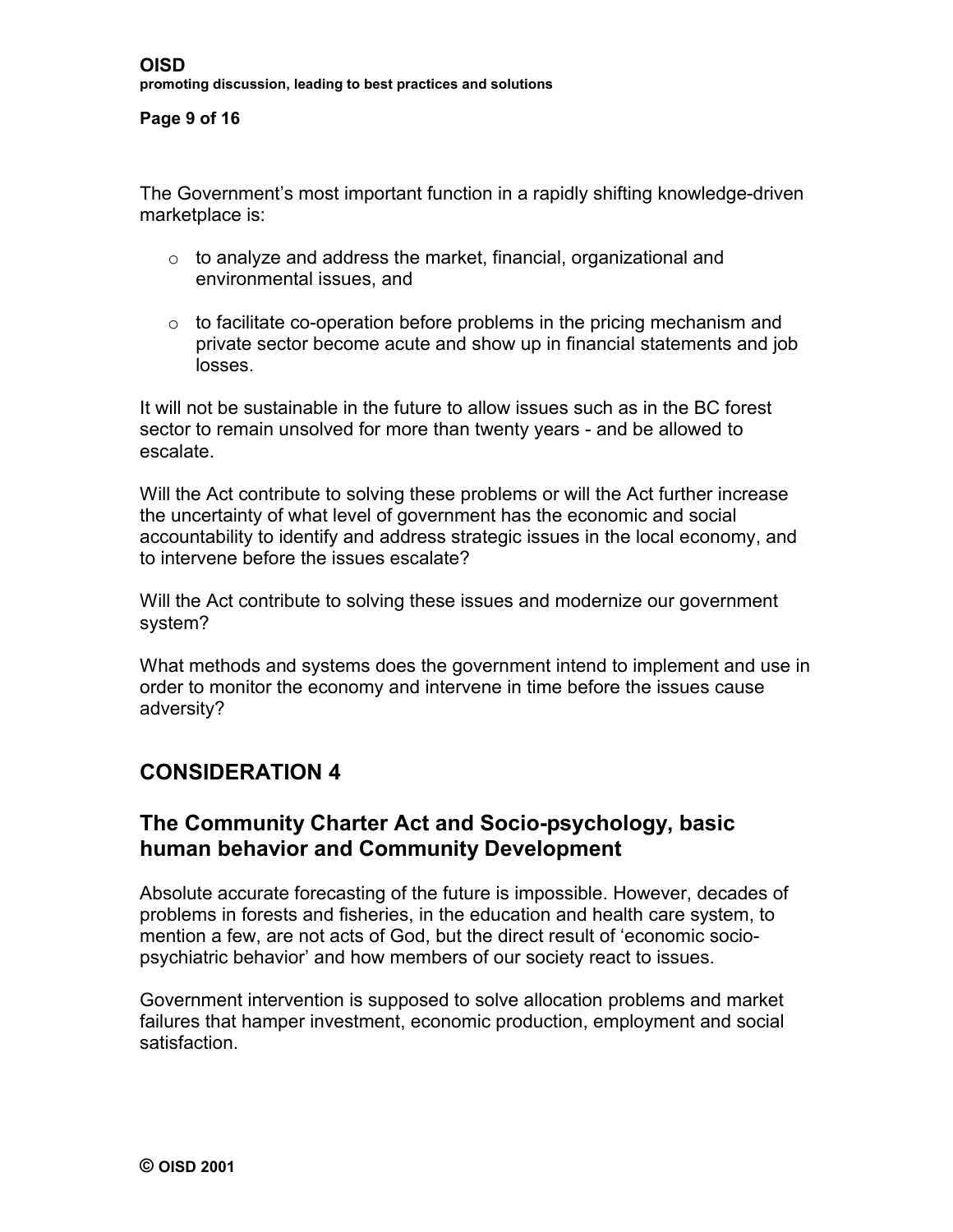**Page 10 of 16**

Ultimately, this can only be achieved by changing economic behavior and how the members of our society, including government and the private sector, behave and react to issues.

The Community Charter Act is delegating more autonomy to local communities. That in itself will change the decision process and how resources are allocated.

However, it is very important to recognize that each group - voters, politicians, and bureaucrats - will make their choices in a way that best furthers their own objectives.

In itself, democracy and greater local autonomy will not guarantee an absence of abuse of power and position.

In times of technological and economic shifts, extreme positions and actions become more prevalent. The social establishment becomes less personally and individually responsible for socioeconomic and environmental issues. 'Bystander' behavior becomes more common.

It is easier to 'go with the flow'; supporting or even participating in the process, rather than speaking out against it.

In this situation, it is more common that loyalty to the group, political party, the leader, or to an ideology, etc., becomes an assumed heuristic and impairs wise decisions.

On one hand, it is easier to be lost in the crowd of support for the extreme position. On the other hand, the more complex and difficult the issues are, the harder it is to formulate or espouse an alternative stand. People keep opinions to themselves and dissenters come under peer pressure to take positions and actions against their better judgment.

Unsolved issues that hamper economic production and social satisfaction will inevitably erode any social grouping and economic system, democratic or not.

It is reasonable to conclude that identified economic socio-psychological factors in the BC economy must be recognized and taken into consideration in the Community Charter Act.

Will the Community Charter Act stimulate economic production and democracy in the local economy, and stimulate new ideas and better ways using fewer resources?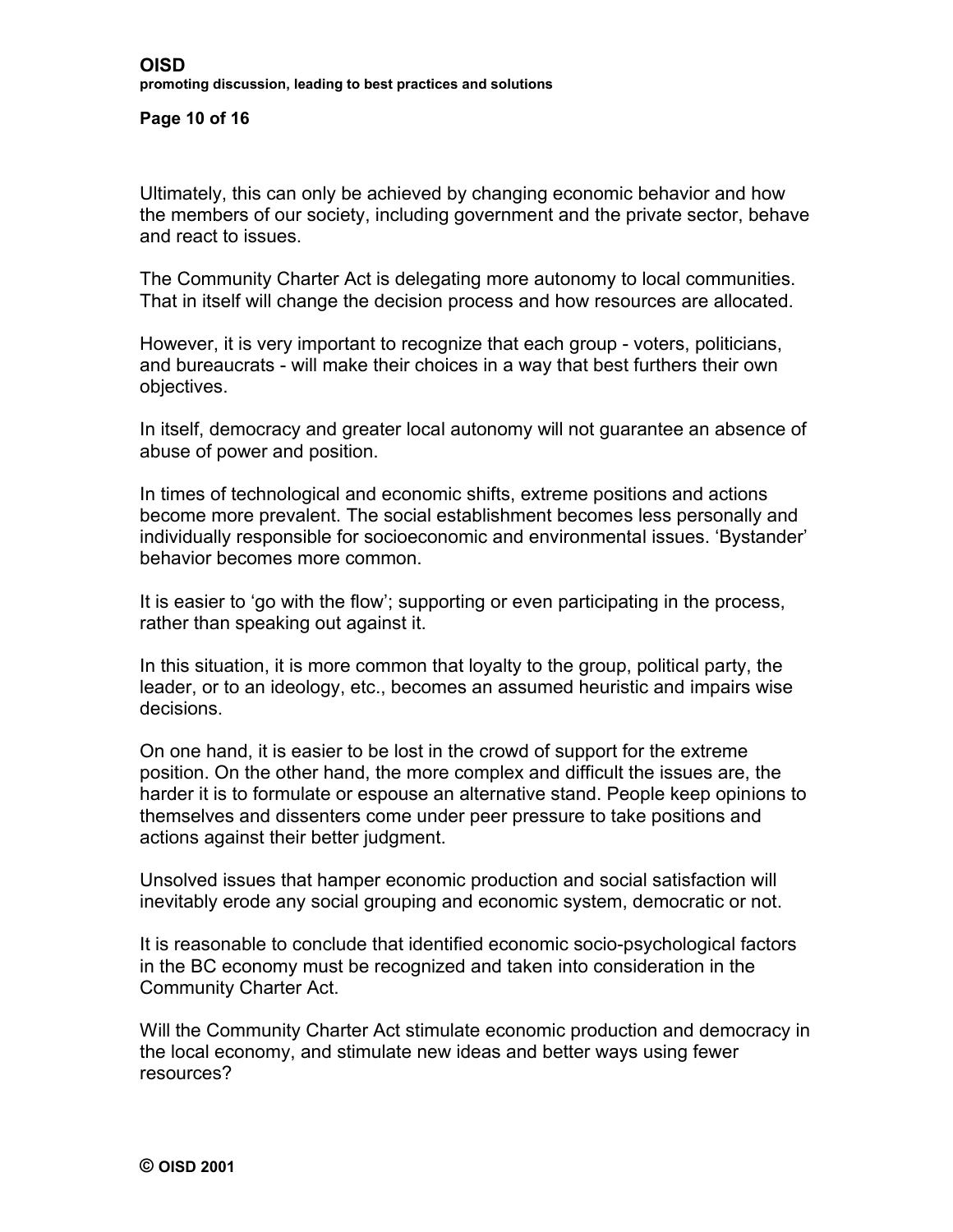**Page 11 of 16**

On the other hand, could the charter hamper economic development and fuel special interest groups that oppose necessary change?

Will the Act stimulate tax transfers from senior government rather than stimulate local politicians, economic development officers and business people to allocate their best effort to stimulate private investment in business?

# **CONSIDERATION 5**

## **Community Charter Act and Government's political task**

The Government's political task is to satisfy the needs of the members of society that makes up the economy. Since that entirely depends on economic production, the Government's economic task is to secure investment and the allocation of resources into economic production and social satisfaction.

# **CONSIDERATION 6**

## **The Community Charter Act, and the shift from cold war resource driven to a knowledge and research driven economy and marketplace**

Economic production is generated by combining the resources available to us: natural, human, capital (which is not money) and knowledge. In that allocation process there are four fundamental problems:

- a) human desire is limitless
- b) resources required to satisfy our human ambition are limited
- c) resources can be used in different directions for different purposes
- d) and most significantly knowledge has become far more critical in today's economy

Knowledge is the accumulation of understanding and information, which is required to combine and allocate all other resources.

Knowledge cannot automatically be carried over from one person to another or from one generation to the next, such as buildings and roads, etc.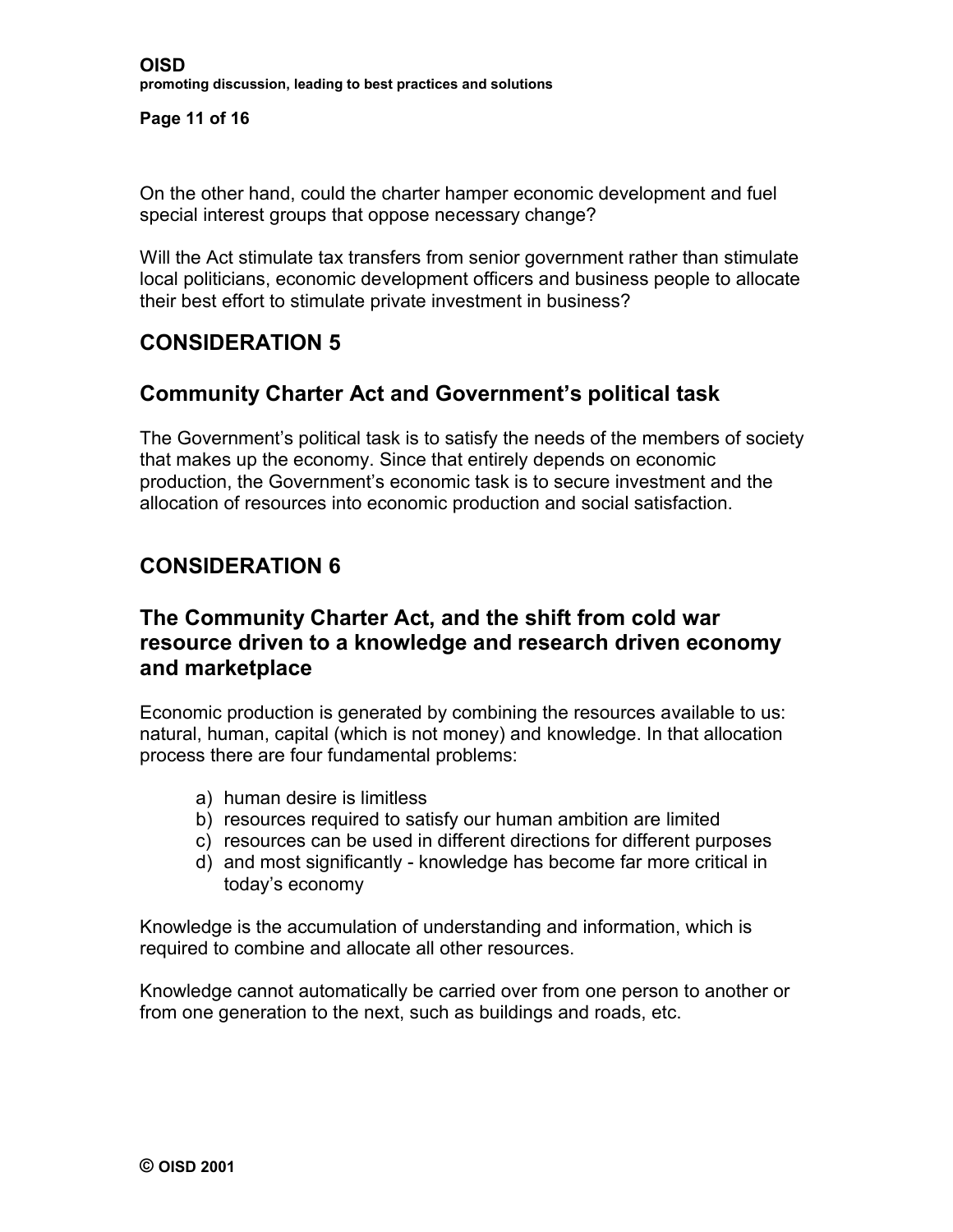**Page 12 of 16**

Knowledge requires learning over and over again.

It is in these forgoing axioms, we will find the reason for the issues Canada and BC is facing, and the key to solving the strategic socioeconomic issues.

The strategic issues - including the problems in the fishery, forest, pulp and paper industry, and allied secondary industries - have been well know since the seventies. Unresolved, they have become acute during the nineties.

BC and Canada have relied on the natural resource base at the expense of developing other resources. As supply, demand and environmental challenges grew in a changing open economy and marketplace, our ability to compete and to control our own destiny eroded.

What has been missing is a combined educational, industrial, social, and environmental strategy to effectively assist the community in the transition. Our federal and provincial government programs were designed to carry the community over short recessions in post war and Cold War economic and market conditions, which no longer exist. In the tariff regulated, slower changing, post and Cold War economy, the government could, with macroeconomics and legislative means affect, better control the economy, and secure social satisfaction.

The problem is we are not facing a "nice" Cold War recession, which the government can wait out or carry the community over with tax transfers, tax cuts or fiscal measures. The community is facing a knowledge-driven open economy with frequent fundamental and radical changes.

In today's education and technology driven, open, rapidly changing economy and marketplace, the slow acting legislative macroeconomics and government microeconomics means will be increasingly inadequate.

The government will simply not be able to secure investment and economic production and social satisfaction with the same methods and model as in the past.

We need new models and systems to ration and allocate resources between the many competing claims from the members of society.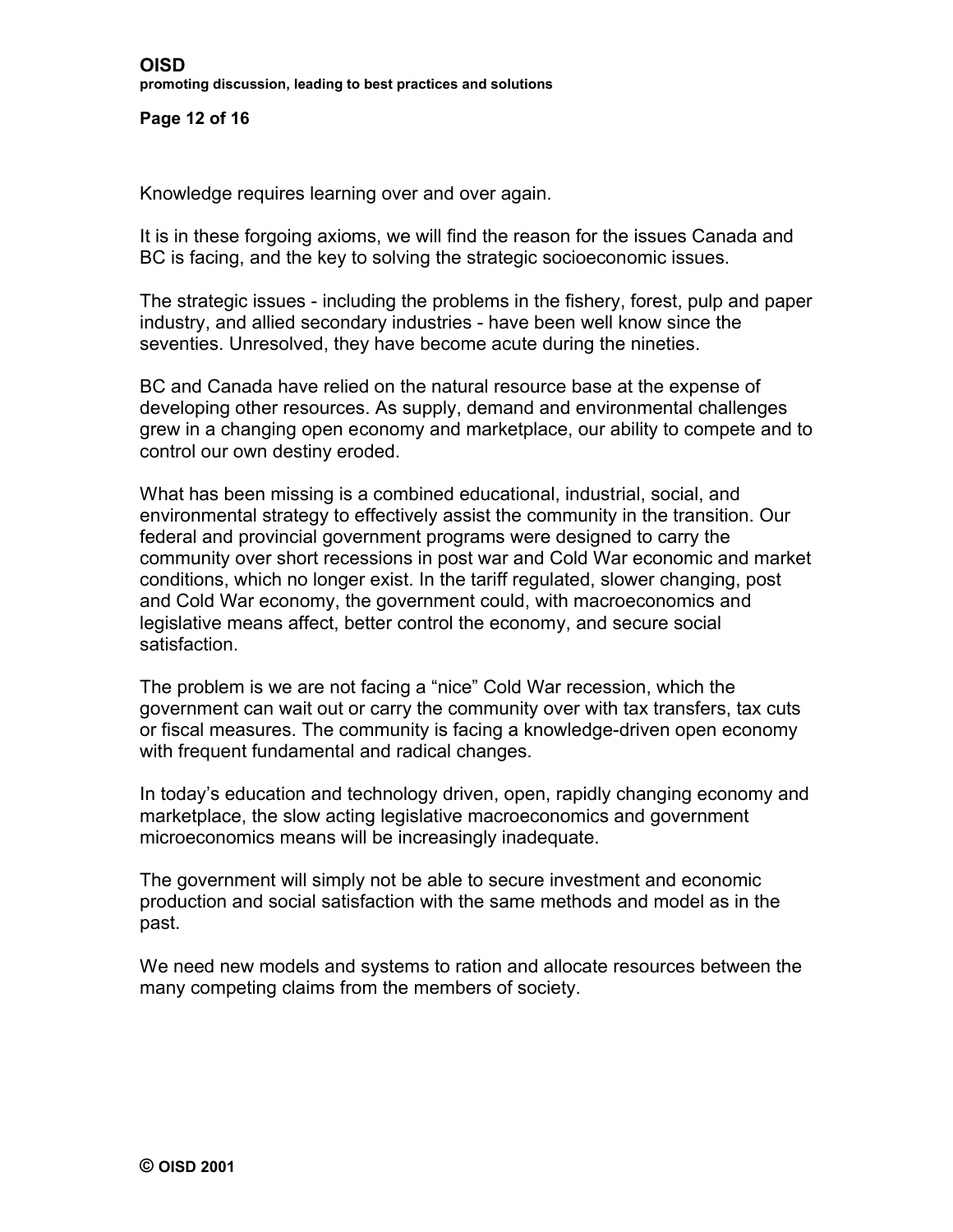**Page 13 of 16**

## **Government is more important in open conditions**

In many respects, government is more important in today's open conditions than during the Cold War tariff regulated conditions. Government tasks become more intricate as knowledge, information, and proactive government intervention become more critical for the community.

Reactive post and Cold War intervention methods that allow issues to become acute before intervening must be replaced with proactive analysis and intervention methods that can prevent issues from escalating.

Practically, that means more systematic use of a deductive approach to analyze, identify issues, formulate hypothesis and take reasonable action while testing the hypothesis -- not waiting for issues to become acute, and then analyzing and writing thesis on what happened.

Ultimately, the strategic issues BC is facing can be solved. We have the knowledge, technology, and the tools to solve the problems. The end will depend on the political and social establishment to recognize the issues and to apply intellect and knowledge to solve them.

## **Conclusion**

Will the Community Charter Act contribute to solving the heavy strategic issues BC is facing?

The foregoing forms a platform for discussion of OISD's proposal and the need for a more thorough analysis of the Community Charter Act.

Ultimately, Canada is not a planned economic system. It is a democratically governed mixed economic system, operating in an open economy with unrestricted movement of investment and liquidity.

British Columbia and a large part of Canada face the economic behavioral problem of any natural resource driven economy. Resources such as timber and minerals have been transferred into money, but the money has not been invested back into the local economy.